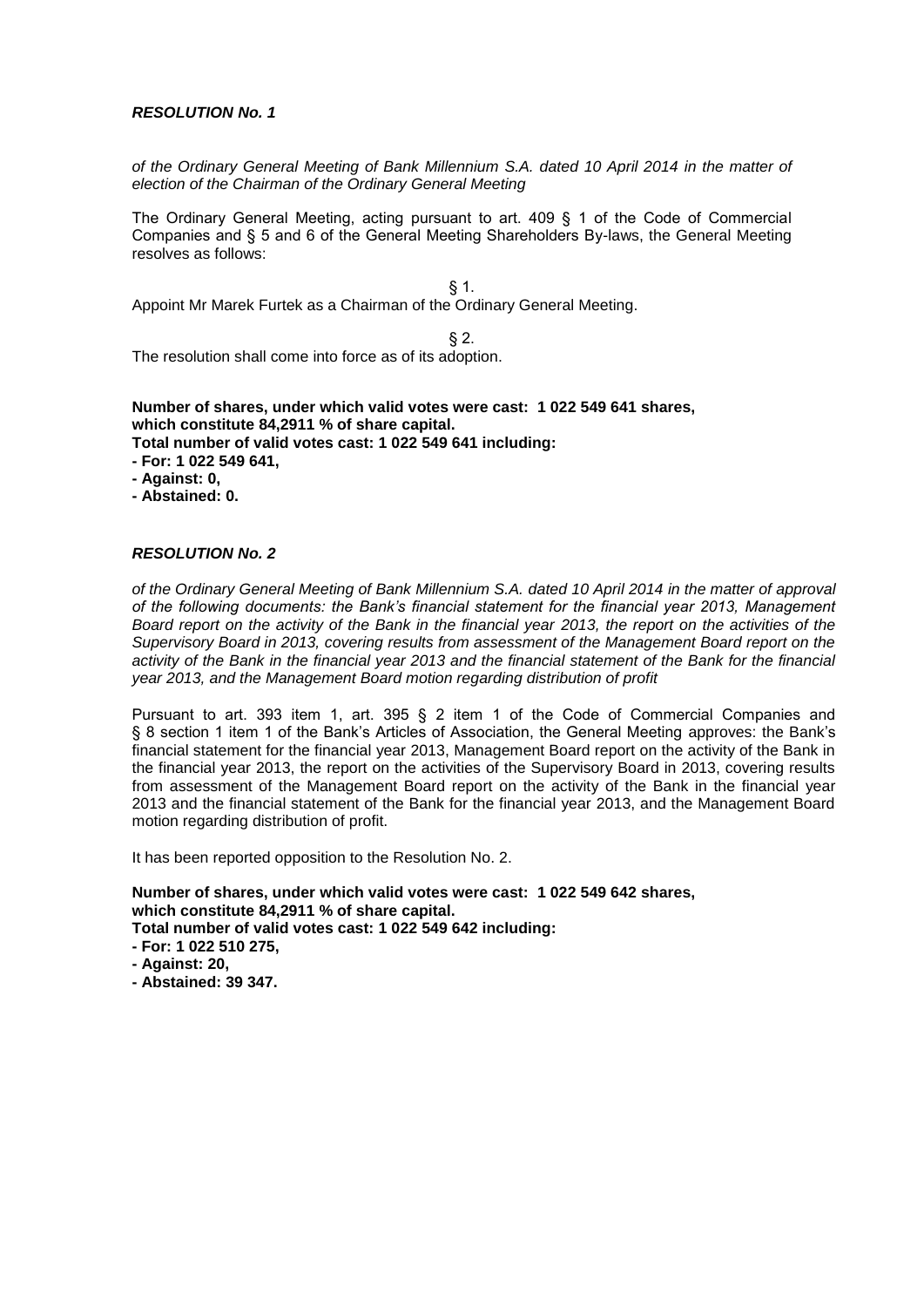*of the Ordinary General Meeting of Bank Millennium S.A. dated 10 April 2014 in the matter of approval of the following documents: the financial statement of the Bank Millennium S.A. Capital Group for the financial year 2013 and Management Board report on the activity of the Bank Millennium S.A. Capital Group in the financial year 2013*

Pursuant to art. 395 § 5 of the Code of Commercial Companies, the General Meeting approves the financial statement of the Bank Millennium S.A. Capital Group for the financial year 2013 and Management Board report on the activity of the Bank Millennium S.A. Capital Group in the financial year 2013.

**Number of shares, under which valid votes were cast: 1 022 549 642 shares, which constitute 84,2911 % of share capital.**

**Total number of valid votes cast: 1 022 549 642 including:**

- **- For: 1 022 510 295,**
- **- Against: 0,**
- **- Abstained: 39 347.**

#### *RESOLUTION No. 4*

*of the Ordinary General Meeting of Bank Millennium S.A. dated 10 April 2014 in the matter of discharging members of Management Board from the performance of their duties in the financial year 2013*

Pursuant to art. 393 item 1, art. 395 § 2 item 3 of the Code of Commercial Companies and § 8 section 1 item 3 of the Bank's Articles of Association, the General Meeting discharges Mr Bogusław Kott from the performance of his duties in the financial year 2013 - for the period from 1.01.2013 to 24.10.2013.

**Number of shares, under which valid votes were cast: 1 022 549 642 shares, which constitute 84,2911 % of share capital.**

**Total number of valid votes cast: 1 022 549 642 including:**

- **- For: 1 022 510 275,**
- **- Against: 20,**
- **- Abstained: 39 347.**

#### *RESOLUTION No. 5*

*of the Ordinary General Meeting of Bank Millennium S.A. dated 10 April 2014 in the matter of discharging members of Management Board from the performance of their duties in the financial year 2013*

Pursuant to art. 393 item 1, art. 395 § 2 item 3 of the Code of Commercial Companies and § 8 section 1 item 3 of the Bank's Articles of Association, the General Meeting discharges Mr Joao Nuno Lima Bras Jorge from the performance of his duties in the financial year 2013 - for the period from 1.01.2013 to 31.12.2013.

**Number of shares, under which valid votes were cast: 1 022 549 641 shares, which constitute 84,2911 % of share capital.**

**Total number of valid votes cast: 1 022 549 641 including:**

**- For: 1 022 510 294,**

**- Against: 0,**

**- Abstained: 39 347.**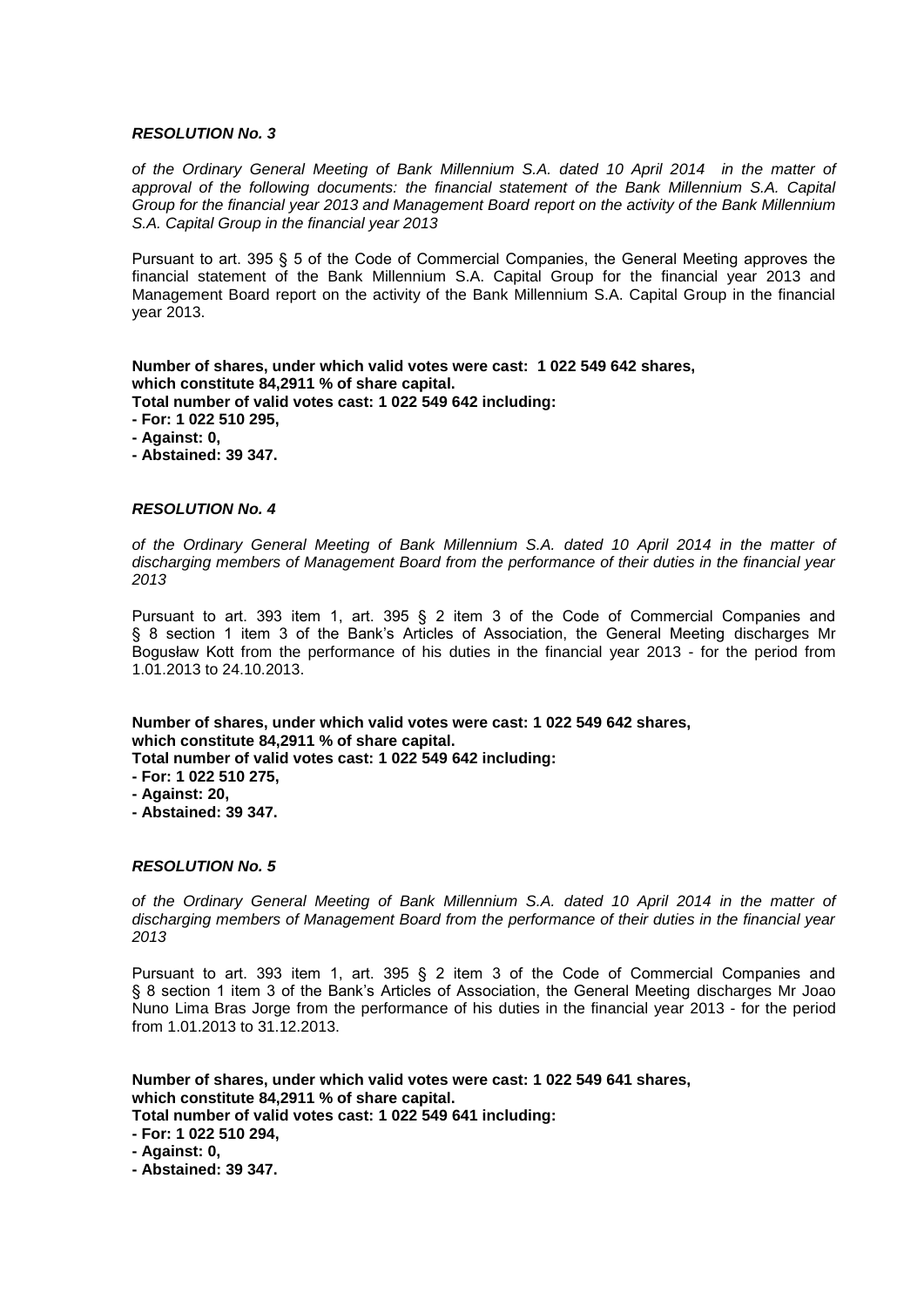*of the Ordinary General Meeting of Bank Millennium S.A. dated 10 April 2014 in the matter of discharging members of Management Board from the performance of their duties in the financial year 2013*

Pursuant to art. 393 item 1, art. 395 § 2 item 3 of the Code of Commercial Companies and § 8 section 1 item 3 of the Bank's Articles of Association, the General Meeting discharges Mr Fernando Maria Cardoso Rodrigues Bicho from the performance of his duties in the financial year 2013 - for the period from 1.01.2013 to 31.12.2013.

**Number of shares, under which valid votes were cast: 1 022 549 642 shares, which constitute 84,2911 % of share capital.**

**Total number of valid votes cast: 1 022 549 642 including:**

- **- For: 1 022 510 295,**
- **- Against: 0,**
- **- Abstained: 39 347.**

### *RESOLUTION No. 7*

*of the Ordinary General Meeting of Bank Millennium S.A. dated 10 April 2014 in the matter of discharging members of Management Board from the performance of their duties in the financial year 2013*

Pursuant to art. 393 item 1, art. 395 § 2 item 3 of the Code of Commercial Companies and § 8 section 1 item 3 of the Bank's Articles of Association, the General Meeting discharges Mr Artur Klimczak from the performance of his duties in the financial year 2013 - for the period from 1.01.2013 to 31.12.2013.

# **Number of shares, under which valid votes were cast: 1 022 549 642 shares, which constitute 84,2911 % of share capital.**

**Total number of valid votes cast: 1 022 549 642 including:**

- **- For: 1 022 510 295,**
- **- Against: 0,**
- **- Abstained: 39 347.**

#### *RESOLUTION No. 8*

*of the Ordinary General Meeting of Bank Millennium S.A. dated 10 April 2014 in the matter of discharging members of Management Board from the performance of their duties in the financial year 2013*

Pursuant to art. 393 item 1, art. 395 § 2 item 3 of the Code of Commercial Companies and § 8 section 1 item 3 of the Bank's Articles of Association, the General Meeting discharges Ms Julianna Boniuk-Gorzelańczyk from the performance of her duties in the financial year 2013 - for the period from 1.01.2013 to 31.12.2013.

**Number of shares, under which valid votes were cast: 1 022 549 642 shares, which constitute 84,2911 % of share capital. Total number of valid votes cast: 1 022 549 642 including:**

- **- For: 1 022 510 295,**
- **- Against: 0,**
- **- Abstained: 39 347.**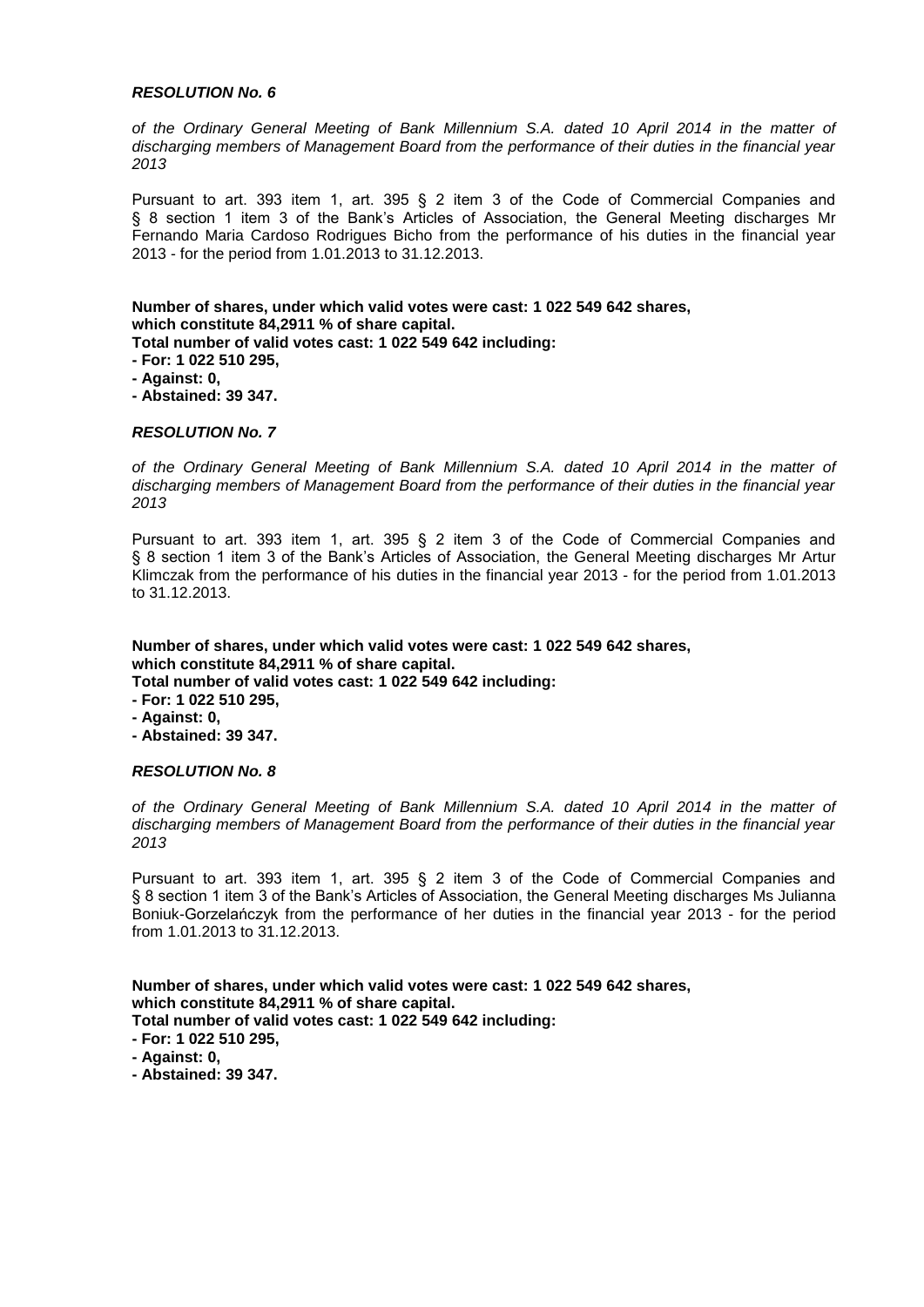*of the Ordinary General Meeting of Bank Millennium S.A. dated 10 April 2014 in the matter of discharging members of Management Board from the performance of their duties in the financial year 2013*

Pursuant to art. 393 item 1, art. 395 § 2 item 3 of the Code of Commercial Companies and § 8 section 1 item 3 of the Bank's Articles of Association, the General Meeting discharges Mr Wojciech Haase from the performance of his duties in the financial year 2013 - for the period from 1.01.2013 to 31.12.2013.

**Number of shares, under which valid votes were cast: 1 022 549 642 shares, which constitute 84,2911 % of share capital.**

**Total number of valid votes cast: 1 022 549 642 including:**

- **- For: 1 022 510 295,**
- **- Against: 0,**
- **- Abstained: 39 347.**

# *RESOLUTION No. 10*

*of the Ordinary General Meeting of Bank Millennium S.A. dated 10 April 2014 in the matter of discharging members of Management Board from the performance of their duties in the financial year 2013*

Pursuant to art. 393 item 1, art. 395 § 2 item 3 of the Code of Commercial Companies and § 8 section 1 item 3 of the Bank's Articles of Association, the General Meeting discharges Mr Andrzei Gliński from the performance of his duties in the financial year 2013 - for the period from 1.01.2013 to 31.12.2013.

**Number of shares, under which valid votes were cast: 1 022 549 642 shares, which constitute 84,2911 % of share capital. Total number of valid votes cast: 1 022 549 642 including:**

- **- For: 1 022 510 295,**
- **- Against: 0,**
- **- Abstained: 39 347.**

# *RESOLUTION No. 11*

*of the Ordinary General Meeting of Bank Millennium S.A. dated 10 April 2014 in the matter of discharging members of Management Board from the performance of their duties in the financial year 2013*

Pursuant to art. 393 item 1, art. 395 § 2 item 3 of the Code of Commercial Companies and § 8 section 1 item 3 of the Bank's Articles of Association, the General Meeting discharges Ms Maria Jose Henriques Barreto de Matos de Campos from the performance of her duties in the financial year 2013 - for the period from 1.01.2013 to 31.12.2013.

**Number of shares, under which valid votes were cast: 1 022 549 642 shares, which constitute 84,2911 % of share capital.**

**Total number of valid votes cast: 1 022 549 642 including:**

- **- For: 1 022 510 295,**
- **- Against: 0,**
- **- Abstained: 39 347.**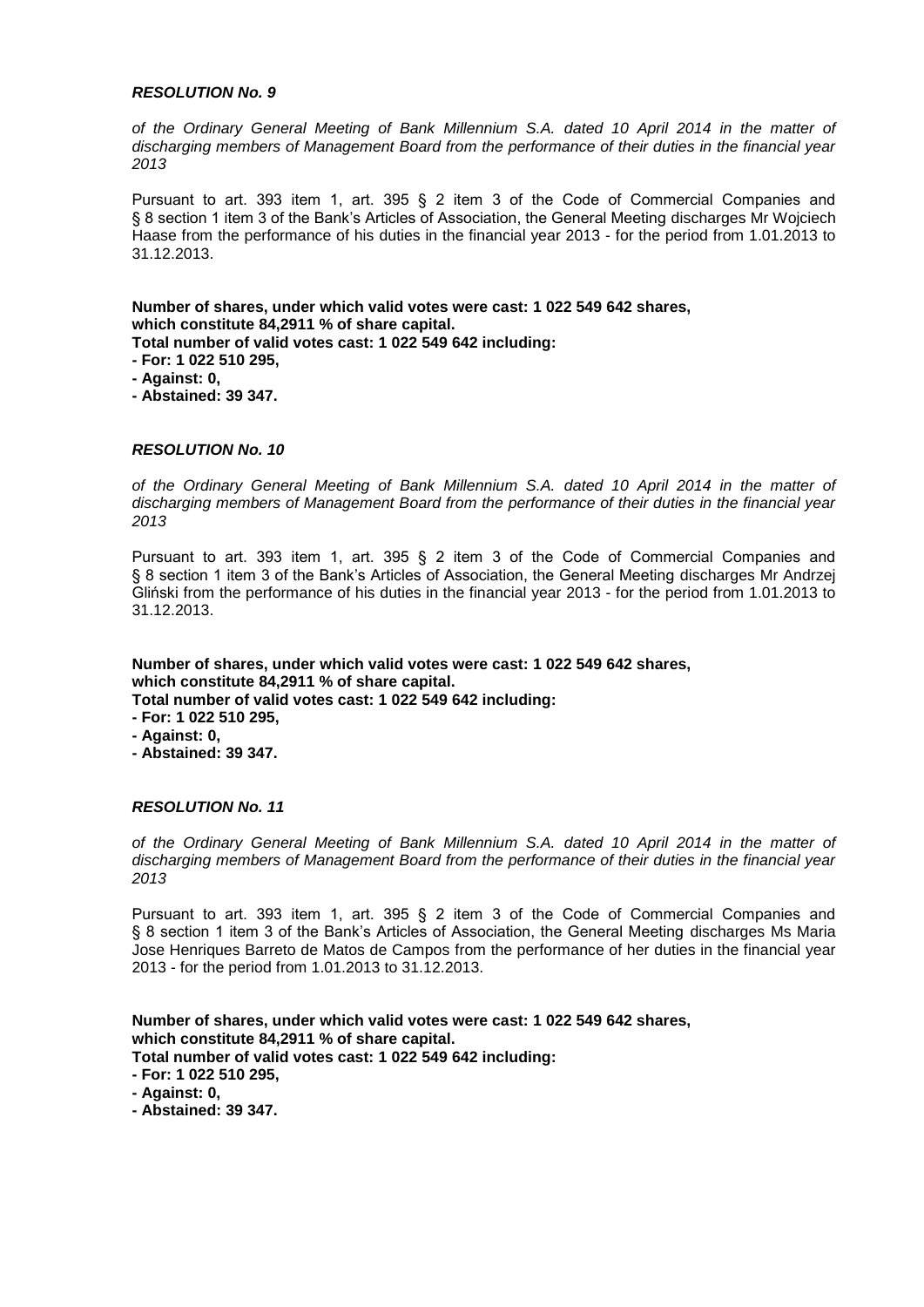*of the Ordinary General Meeting of Bank Millennium S.A. dated 10 April 2014 in the matter of discharging members of Supervisory Board from the performance of their duties in the financial year 2013*

Pursuant to art. 393 item 1, art. 395 § 2 item 3 of the Code of Commercial Companies and § 8 section 1 item 3 of the Bank's Articles of Association, the General Meeting discharges Mr Bogusław Kott from the performance of his duties in the financial year 2013 - for the period from 24.10.2013 to 31.12.2013.

**Number of shares, under which valid votes were cast: 1 022 549 642 shares, which constitute 84,2911 % of share capital.**

**Total number of valid votes cast: 1 022 549 642 including:**

- **- For: 1 022 510 295,**
- **- Against: 0,**
- **- Abstained: 39 347.**

#### *RESOLUTION No. 13*

*of the Ordinary General Meeting of Bank Millennium S.A. dated 10 April 2014 in the matter of discharging members of Supervisory Board from the performance of their duties in the financial year 2013*

Pursuant to art. 393 item 1, art. 395 § 2 item 3 of the Code of Commercial Companies and § 8 section 1 item 3 of the Bank's Articles of Association, the General Meeting discharges Mr Nuno Manuel da Silva Amado from the performance of his duties in the financial year 2013 - for the period from 1.01.2013 to 31.12.2013.

**Number of shares, under which valid votes were cast: 1 022 549 622 shares, which constitute 84,2911 % of share capital. Total number of valid votes cast: 1 022 549 622 including:**

- **- For: 1 022 510 275,**
- **- Against: 0,**
- **- Abstained: 39 347.**

## *RESOLUTION No. 14*

*of the Ordinary General Meeting of Bank Millennium S.A. dated 10 April 2014 in the matter of discharging members of Supervisory Board from the performance of their duties in the financial year 2013*

Pursuant to art. 393 item 1, art. 395 § 2 item 3 of the Code of Commercial Companies and § 8 section 1 item 3 of the Bank's Articles of Association, the General Meeting discharges Mr Maciej Bednarkiewicz from the performance of his duties in the financial year 2013 - for the period from 1.01.2013 to 31.12.2013.

**Number of shares, under which valid votes were cast: 1 022 549 508 shares, which constitute 84,2911 % of share capital. Total number of valid votes cast: 1 022 549 508 including:**

- **- For: 1 022 510 161,**
- **- Against: 0,**
- **- Abstained: 39 347.**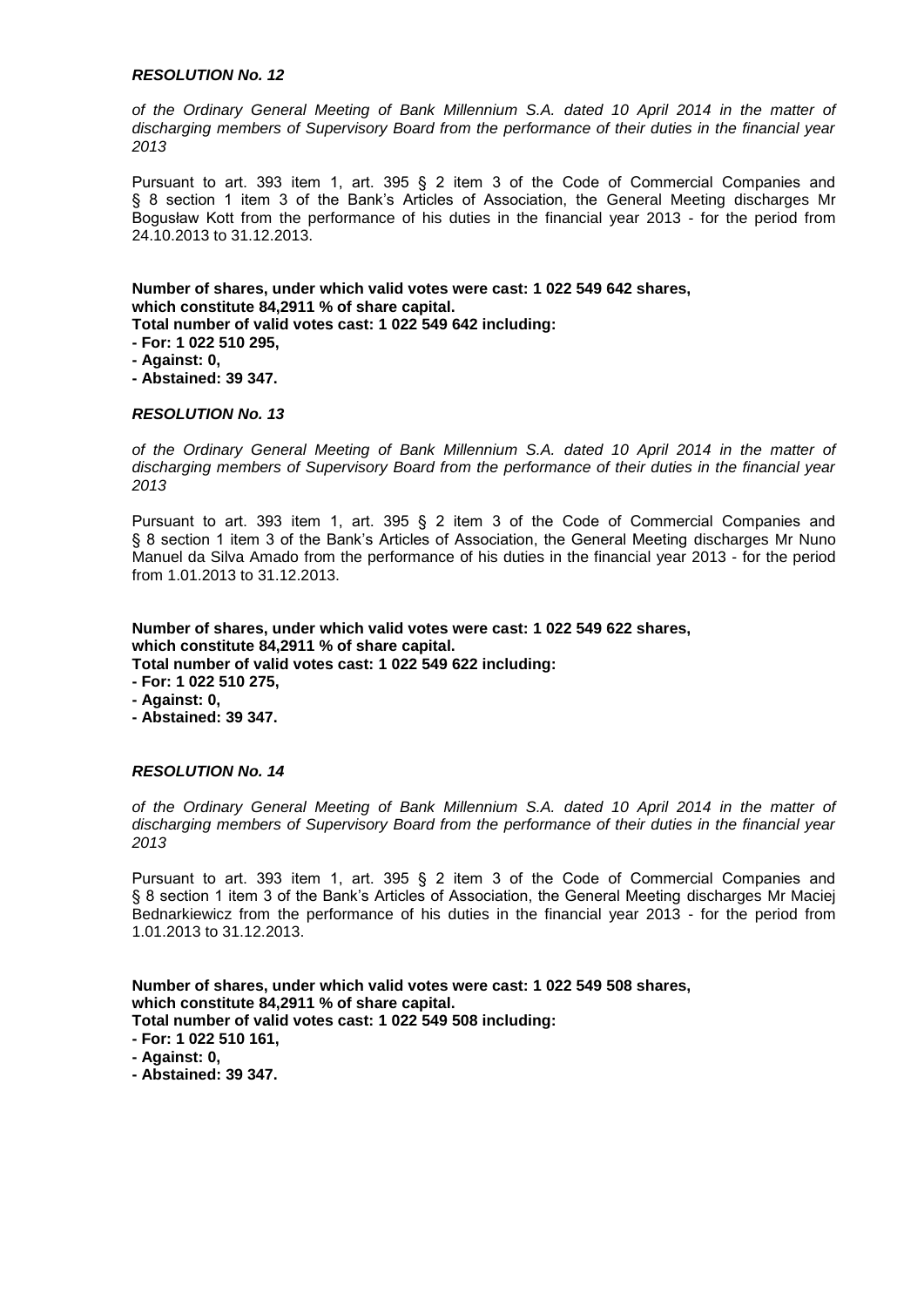*of the Ordinary General Meeting of Bank Millennium S.A. dated 10 April 2014 in the matter of discharging members of Supervisory Board from the performance of their duties in the financial year 2013*

Pursuant to art. 393 item 1, art. 395 § 2 item 3 of the Code of Commercial Companies and § 8 section 1 item 3 of the Bank's Articles of Association, the General Meeting discharges Mr Marek Furtek from the performance of his duties in the financial year 2013 - for the period from 1.01.2013 to 31.12.2013.

**Number of shares, under which valid votes were cast: 1 022 549 641 shares, which constitute 84,2911 % of share capital.**

**Total number of valid votes cast: 1 022 549 641 including:**

- **- For: 1 022 510 294,**
- **- Against: 0,**
- **- Abstained: 39 347.**

## *RESOLUTION No. 16*

*of the Ordinary General Meeting of Bank Millennium S.A. dated 10 April 2014 in the matter of discharging members of Supervisory Board from the performance of their duties in the financial year 2013*

Pursuant to art. 393 item 1, art. 395 § 2 item 3 of the Code of Commercial Companies and § 8 section 1 item 3 of the Bank's Articles of Association, the General Meeting discharges Mr Miguel de Campos Pereira de Braganca from the performance of his duties in the financial year 2013 - for the period from 1.01.2013 to 31.12.2013.

# **Number of shares, under which valid votes were cast: 1 022 549 642 shares, which constitute 84,2911 % of share capital.**

**Total number of valid votes cast: 1 022 549 642 including:**

- **- For: 1 022 510 295,**
- **- Against: 0,**
- **- Abstained: 39 347.**

## *RESOLUTION No. 17*

*of the Ordinary General Meeting of Bank Millennium S.A. dated 10 April 2014 in the matter of discharging members of Supervisory Board from the performance of their duties in the financial year 2013*

Pursuant to art. 393 item 1, art. 395 § 2 item 3 of the Code of Commercial Companies and § 8 section 1 item 3 of the Bank's Articles of Association, the General Meeting discharges Mr Luis Maria Franca de Castro Pereira Coutinho from the performance of his duties in the financial year 2013 - for the period from 1.01.2013 to 31.12.2013.

**Number of shares, under which valid votes were cast: 1 022 549 622 shares, which constitute 84,2911 % of share capital. Total number of valid votes cast: 1 022 549 622 including:**

**- For: 1 022 510 275,**

- **- Against: 0,**
- 
- **- Abstained: 39 347.**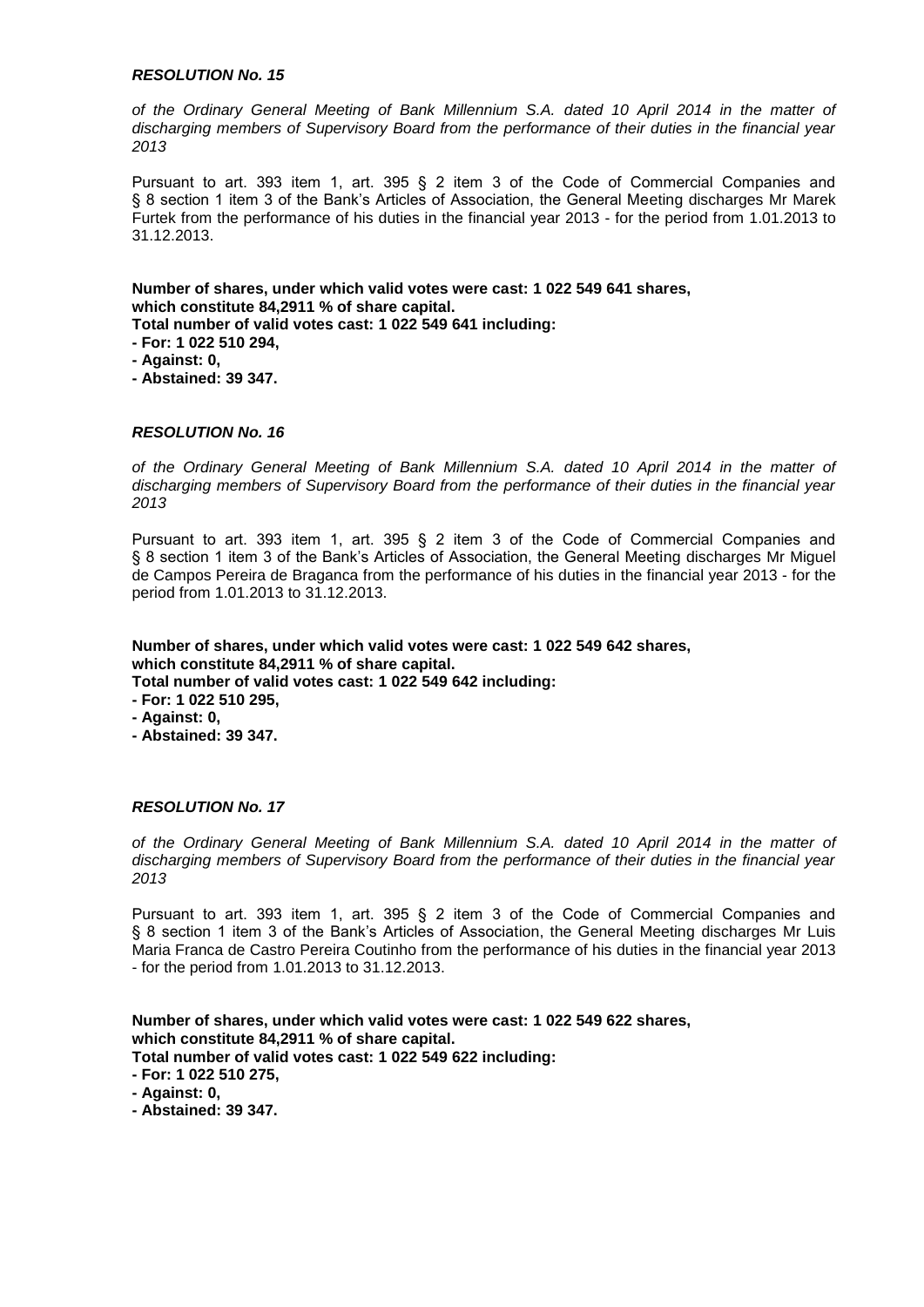*of the Ordinary General Meeting of Bank Millennium S.A. dated 10 April 2014 in the matter of discharging members of Supervisory Board from the performance of their duties in the financial year 2013*

Pursuant to art. 393 item 1, art. 395 § 2 item 3 of the Code of Commercial Companies and § 8 section 1 item 3 of the Bank's Articles of Association, the General Meeting discharges Mr Grzegorz Jędrys from the performance of his duties in the financial year 2013 - for the period from 11.04.2013 to 31.12.2013.

**Number of shares, under which valid votes were cast: 1 022 549 622 shares, which constitute 84,2911 % of share capital.**

**Total number of valid votes cast: 1 022 549 622 including:**

- **- For: 1 022 510 275,**
- **- Against: 0,**
- **- Abstained: 39 347.**

## *RESOLUTION No. 19*

*of the Ordinary General Meeting of Bank Millennium S.A. dated 10 April 2014 in the matter of discharging members of Supervisory Board from the performance of their duties in the financial year 2013*

Pursuant to art. 393 item 1, art. 395 § 2 item 3 of the Code of Commercial Companies and § 8 section 1 item 3 of the Bank's Articles of Association, the General Meeting discharges Mr Andrzej Koźmiński from the performance of his duties in the financial year 2013 - for the period from 1.01.2013 to 31.12.2013.

**Number of shares, under which valid votes were cast: 1 022 549 642 shares, which constitute 84,2911 % of share capital.**

**Total number of valid votes cast: 1 022 549 642 including:**

- **- For: 1 022 510 295,**
- **- Against: 0,**
- **- Abstained: 39 347.**

## *RESOLUTION No. 20*

*of the Ordinary General Meeting of Bank Millennium S.A. dated 10 April 2014 in the matter of discharging members of Supervisory Board from the performance of their duties in the financial year 2013*

Pursuant to art. 393 item 1, art. 395 § 2 item 3 of the Code of Commercial Companies and § 8 section 1 item 3 of the Bank's Articles of Association, the General Meeting discharges Ms Maria da Conceicao Mota Soares de Oliveira Calle Lucas from the performance of her duties in the financial year 2013 - for the period from 1.01.2013 to 31.12.2013.

**Number of shares, under which valid votes were cast: 1 022 549 642 shares, which constitute 84,2911 % of share capital.**

**Total number of valid votes cast: 1 022 549 642 including:**

- **- For: 1 022 510 295,**
- **- Against: 0,**
- **- Abstained: 39 347.**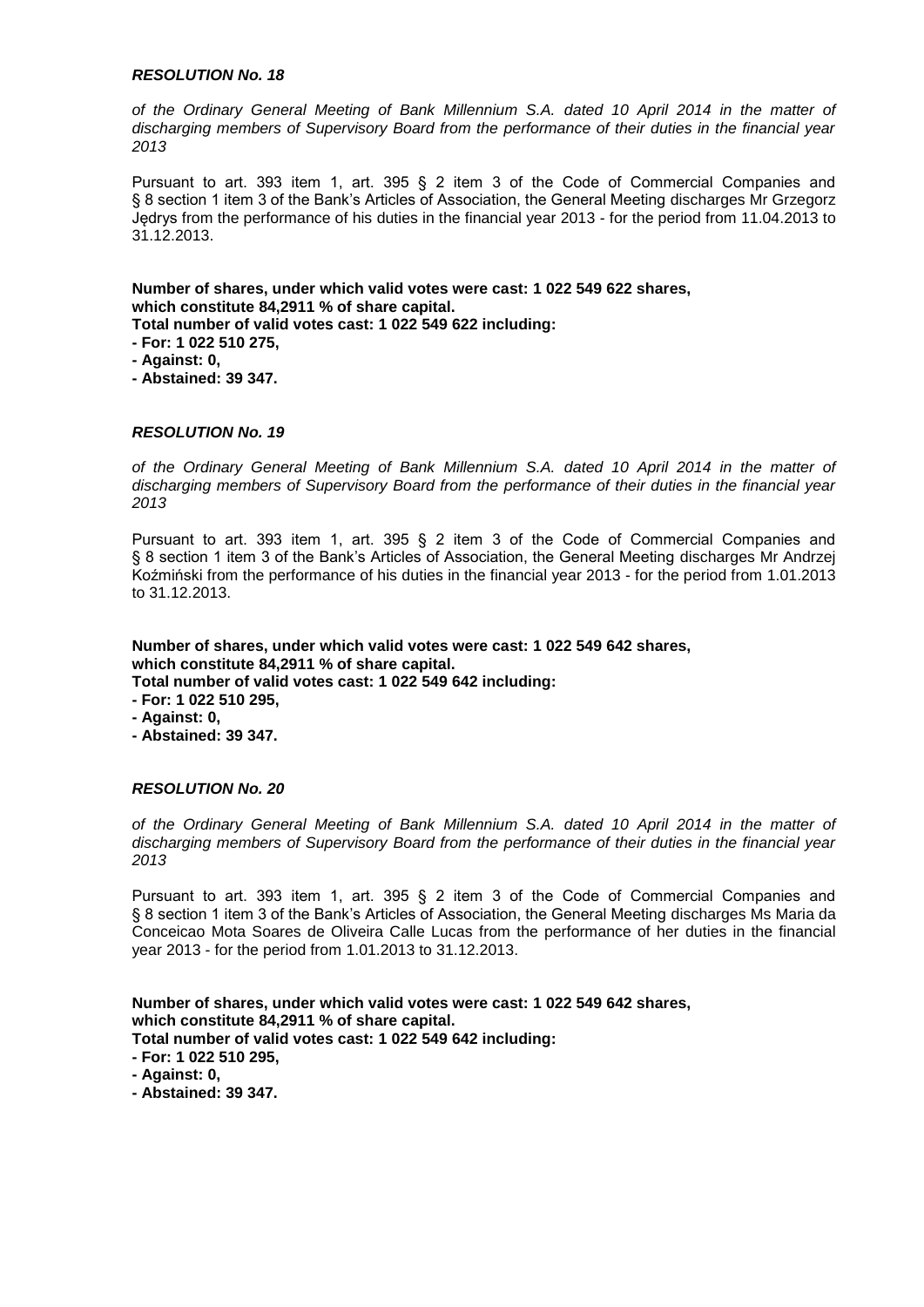*of the Ordinary General Meeting of Bank Millennium S.A. dated 10 April 2014 in the matter of discharging members of Supervisory Board from the performance of their duties in the financial year 2013*

Pursuant to art. 393 item 1, art. 395 § 2 item 3 of the Code of Commercial Companies and § 8 section 1 item 3 of the Bank's Articles of Association, the General Meeting discharges Mr Marek Rocki from the performance of his duties in the financial year 2013 - for the period from 1.01.2013 to 31.12.2013.

**Number of shares, under which valid votes were cast: 1 022 549 642 shares, which constitute 84,2911 % of share capital.**

**Total number of valid votes cast: 1 022 549 642 including:**

- **- For: 1 022 510 295,**
- **- Against: 0,**
- **- Abstained: 39 347.**

# *RESOLUTION No. 22*

*of the Ordinary General Meeting of Bank Millennium S.A. dated 10 April 2014 in the matter of discharging members of Supervisory Board from the performance of their duties in the financial year 2013*

Pursuant to art. 393 item 1, art. 395 § 2 item 3 of the Code of Commercial Companies and § 8 section 1 item 3 of the Bank's Articles of Association, the General Meeting discharges Mr Dariusz Rosati from the performance of his duties in the financial year 2013 - for the period from 1.01.2013 to 31.12.2013.

**Number of shares, under which valid votes were cast: 1 022 549 642 shares, which constitute 84,2911 % of share capital. Total number of valid votes cast: 1 022 549 642 including:**

- **- For: 1 022 510 295,**
- **- Against: 0,**
- **- Abstained: 39 347.**

### *RESOLUTION No. 23*

*of the Ordinary General Meeting of Bank Millennium S.A. dated 10 April 2014 in the matter of discharging members of Supervisory Board from the performance of their duties in the financial year 2013*

Pursuant to art. 393 item 1, art. 395 § 2 item 3 of the Code of Commercial Companies and § 8 section 1 item 3 of the Bank's Articles of Association, the General Meeting discharges Mr Rui Manuel da Silva Teixeira from the performance of his duties in the financial year 2013 - for the period from 1.01.2013 to 31.12.2013.

**Number of shares, under which valid votes were cast: 1 022 549 642 shares, which constitute 84,2911 % of share capital. Total number of valid votes cast: 1 022 549 642 including:**

- **- For: 1 022 510 295,**
- **- Against: 0,**
- **- Abstained: 39 347.**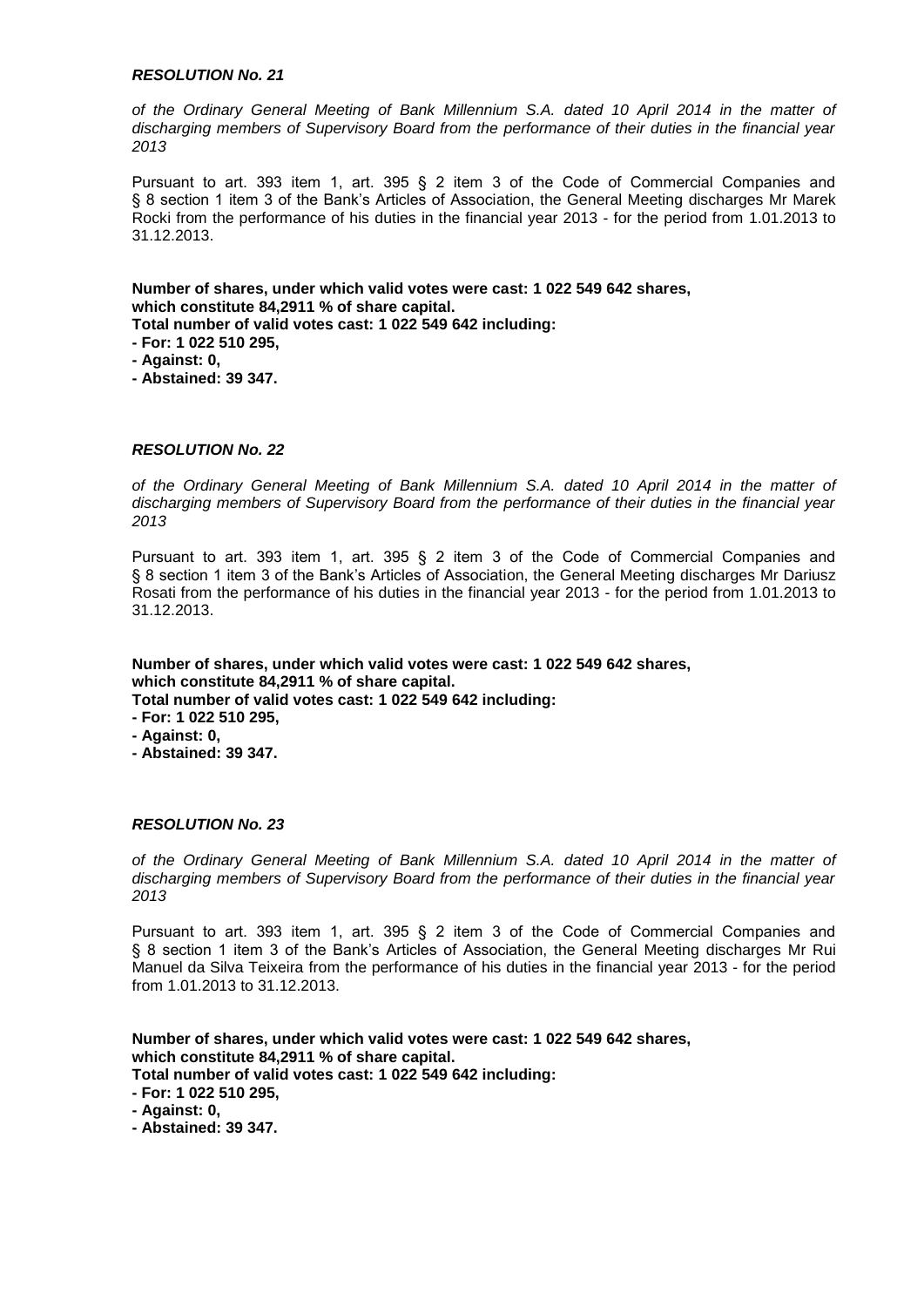*of the Ordinary General Meeting of Bank Millennium S.A. dated 10 April 2014 in the matter of distributing of profit for the financial year 2013*

Pursuant to art. 395 § 2 item 2, art. 347 and art. 348 of the Code of Commercial Companies and § 8 art. 1 item 2, § 36 and § 37 of the Bank's Articles of Association, the General Meeting resolves as follows:

- 1. To distribute and allocate the Bank's net profit for the financial year ending on December 31, 2013 in the amount of PLN 496,774,958.64 for:
	- a) payment of dividend PLN 266,885,690.94,
	- b) reserve capital PLN 229,889,267.70.
- 2. It resolved that:
	- a) the dividend per one share shall amount PLN 0.22 gross,
	- b) 7 May 2014 shall be the day of determining the right to the dividend (Dividend Day),
	- c) eligible for the dividend are persons, who were Bank's Shareholders at the end of the day defined in point b),
	- d) 21 May 2014 shall be the dividend payment day.
- 3. The Resolution shall come into force upon its adoption.

**Number of shares, under which valid votes were cast: 1 022 549 642 shares, which constitute 84,2911 % of share capital. Total number of valid votes cast: 1 022 549 642 including:**

- **- For: 1 022 549 642,**
- **- Against: 0,**
- **- Abstained: 0.**

## *RESOLUTION No. 25*

*of the Ordinary General Meeting of Bank Millennium S.A. dated 10 April 2014 in the matter of amendments to the Bank's Articles of Association*

The Ordinary General Meeting, pursuant to art. 430 § 1 of the Commercial Companies Code and § 8 section 2 item 1 of the Bank's Articles of Association, adopts, as follows:

§ 1.

The Bank's Articles of Association shall be amended, as follows:

- 1) in § 5, section 2 item 14):
	- a) sub-item b/ shall be deleted,
	- b) sub-items currently marked as c/ and d/ shall be marked as b/ and c/ respectively,
- 2) in § 17 section 2:
	- a) in the initial sentence after the words: "Bank's operations" a coma shall be added followed by the following wording: "including within the area of performance of the risk management and internal control systems,

directly and via the Audit Committee and other committees of the Supervisory Board",

- b) item  $1^{17}$  shall be added with the following wording: "matters provided for by effective laws and supervisory regulations to be subject to sole authority of the bank's supervisory board,",
- 3) in § 18:
	- a) in section 2 after the words "Audit Committee" the word "and" shall be deleted, a coma shall be placed and after the words "Personnel Committee" the words: "and Strategic Committee" shall be added,